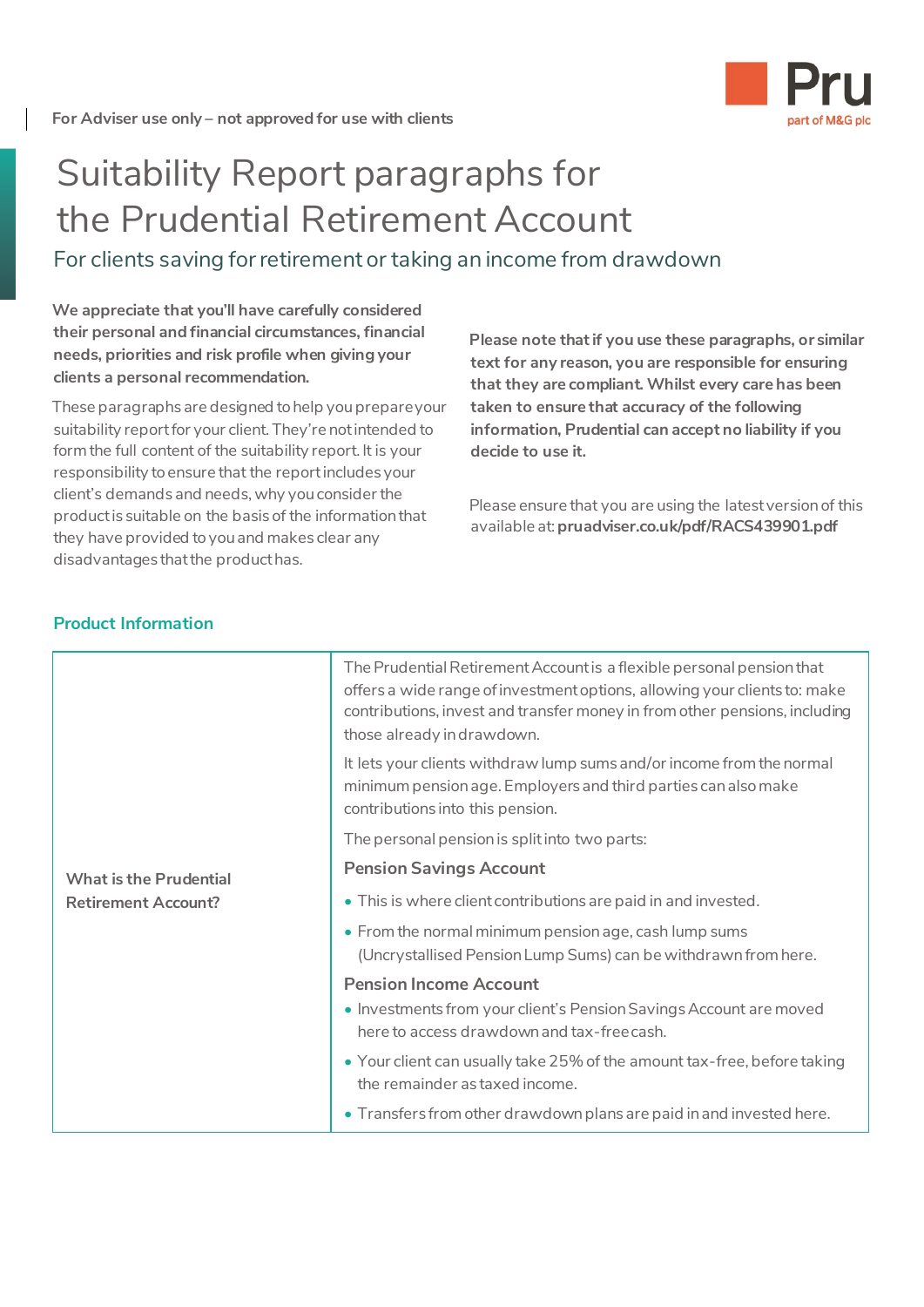| <b>Eligibility</b> | <b>Pension Savings Account</b><br>There are no minimum age requirements for potential investors<br>contributing/transferring into the Retirement Account-Pension Savings<br>Account, and is available for all investors up to: |
|--------------------|--------------------------------------------------------------------------------------------------------------------------------------------------------------------------------------------------------------------------------|
|                    | • the age of 75 for contributions                                                                                                                                                                                              |
|                    | • the age of 99 for transfers Pension Income Account                                                                                                                                                                           |
|                    | For clients who wish to access the Pension Income Account, this is<br>accessible from the normal minimum pension age until their 99th birthday.                                                                                |
|                    | If the client has a protected pension age, or they are in ill health, they may<br>be able to take their benefits before this age.                                                                                              |
|                    | There is no maximum age at exit of the Retirement Account for both the<br>Pension Savings and Pension Income Account.                                                                                                          |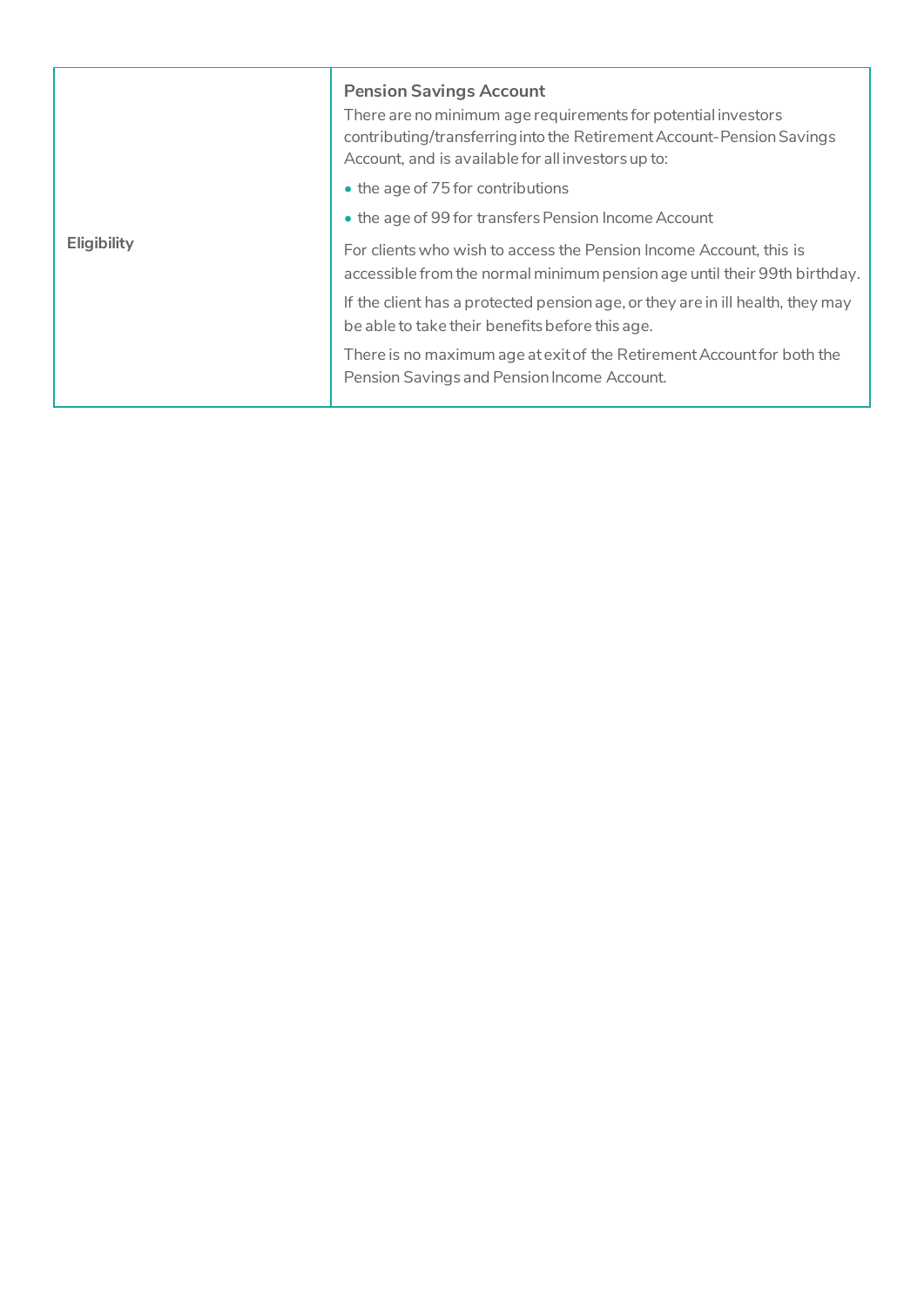|                                                                           | • Investment returns may be lower than illustrated.                                                                                                                                                                              |
|---------------------------------------------------------------------------|----------------------------------------------------------------------------------------------------------------------------------------------------------------------------------------------------------------------------------|
| <b>Risks associated with the</b><br><b>Prudential Retirement Account.</b> | • Different investments have different levels of risk. The PruFund Fund<br>Guide and Key Investor Information documents will give more<br>information on this.                                                                   |
|                                                                           | • If the total charges and costs taken from the Retirement Account are<br>more than any overall growth achieved, the plan will fall in value,<br>possibly to less than has been invested.                                        |
|                                                                           | • Charges and costs will reduce the value of the Retirement Account and<br>they may increase in the future.                                                                                                                      |
|                                                                           | • If your client decides to exercise their cancellation rights and their<br>investment has fallen in value, the amount returned may be less than the<br>amount paid in. Any adviser charges paid may not be refunded.            |
|                                                                           | • If your client changes their mind about making a pension transfer, they<br>may not be able to return the transfer to their original provider.                                                                                  |
|                                                                           | • There may be a delay in the buying, switching or selling of any<br>investment.<br>Your client will be told if this applies.                                                                                                    |
|                                                                           | • Inflation will affect the buying power of the money your client gets back.                                                                                                                                                     |
|                                                                           | • Tax rules may change.                                                                                                                                                                                                          |
|                                                                           | • Withdrawals can exhaust the Retirement Account. Your client needs to<br>make sure their money lasts for as long as they intend.                                                                                                |
|                                                                           | • If your client chooses to purchase an annuity in the future, annuity rates<br>may be lower than they are now.                                                                                                                  |
|                                                                           | . If your client either takes all their pension pot in one go, or through<br>partial lump sums/flexible access drawdown - the amount of future<br>pension contributions that they can pay without a tax charge could be<br>less. |
|                                                                           | • When we pay your clients cash lump sum we have to use an emergency<br>tax rate. It means they could end up paying too much tax, and they'll<br>need to claim it back from HM Revenue & Customs.                                |
|                                                                           | • 25% of your clients cash lump sum will be tax free and the rest counts<br>as income for that tax year, on top of things like salary, state benefit and<br>pensions. So your client could end up paying a higher rate of tax.   |

get back less than they have paid in.

• The value of the investment can go down as well as up. Your client could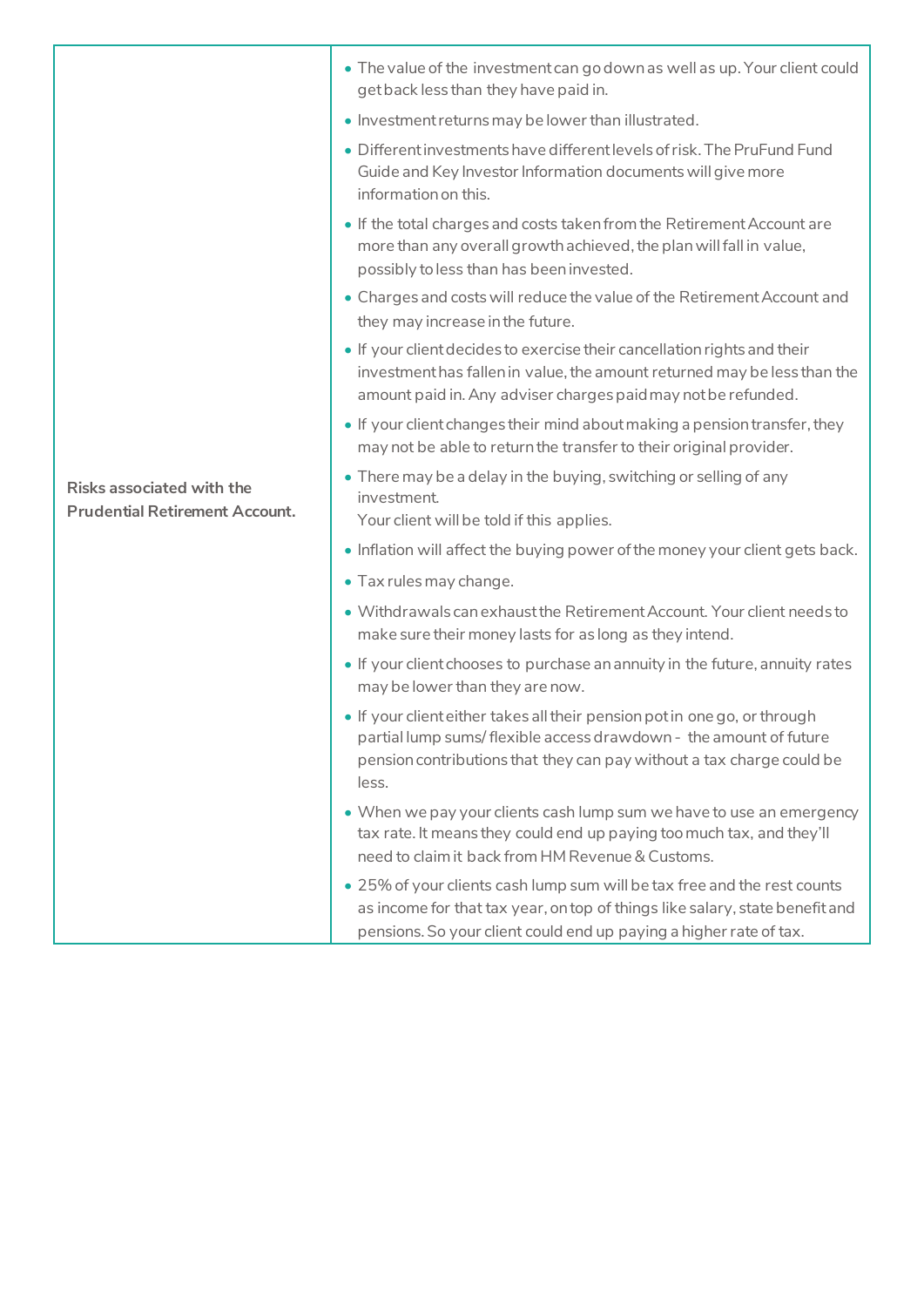|                                            | . By your client taking their cash lump sum they could lose some or all of<br>their state benefits. Take a look at gov.uk/browse/benefits to find out<br>more.<br>• The money in your client's cash account will count towards their<br>Financial Services Compensation Scheme (FSCS) limit with the bank<br>Prudential use.<br>. If your client has savings with that bank, including in the cash account,<br>that exceed the FSCS limit then this will result in not all of your client's<br>money being protected by the FSCS in the event of that bank<br>defaulting.<br>• Any money invested in non PruFund funds are covered by the FSCS.<br>For external fund investments (OEICs) it is £85,000 per person, per<br>authorised fund.<br>• Any money invested in PruFund funds is protected up to 100% by the<br>FSCS. |
|--------------------------------------------|-----------------------------------------------------------------------------------------------------------------------------------------------------------------------------------------------------------------------------------------------------------------------------------------------------------------------------------------------------------------------------------------------------------------------------------------------------------------------------------------------------------------------------------------------------------------------------------------------------------------------------------------------------------------------------------------------------------------------------------------------------------------------------------------------------------------------------|
| How are my clients contribution            | Your client, their employer, or a third party, can all pay in regular or one<br>off amounts. Prudential accept bank transfers, direct debit payments<br>and cheques.<br>Regular contributions can be increased, decreased, stopped and re-started<br>at any time. Decreasing or stopping these contributions will reduce the<br>future value of your Retirement Account.                                                                                                                                                                                                                                                                                                                                                                                                                                                    |
| Where can my client invest<br>their money? | There are many investment choices for your clients to choose from within<br>the Retirement Account:<br>An extensive range of investment funds, including the PruFund range of<br>funds and collective funds from Prudential as well as ESG funds from M&G<br>and many other external fund managers.<br>Prudential's PruFund range of funds which invest in Prudential's With-<br>Profits Fund. PruFund funds are multi-asset funds and investin a wide<br>range of assets, across different asset types and countries.<br>Other types of investment, for example direct share holdings, investment<br>trusts and other exchange traded investments are available.                                                                                                                                                           |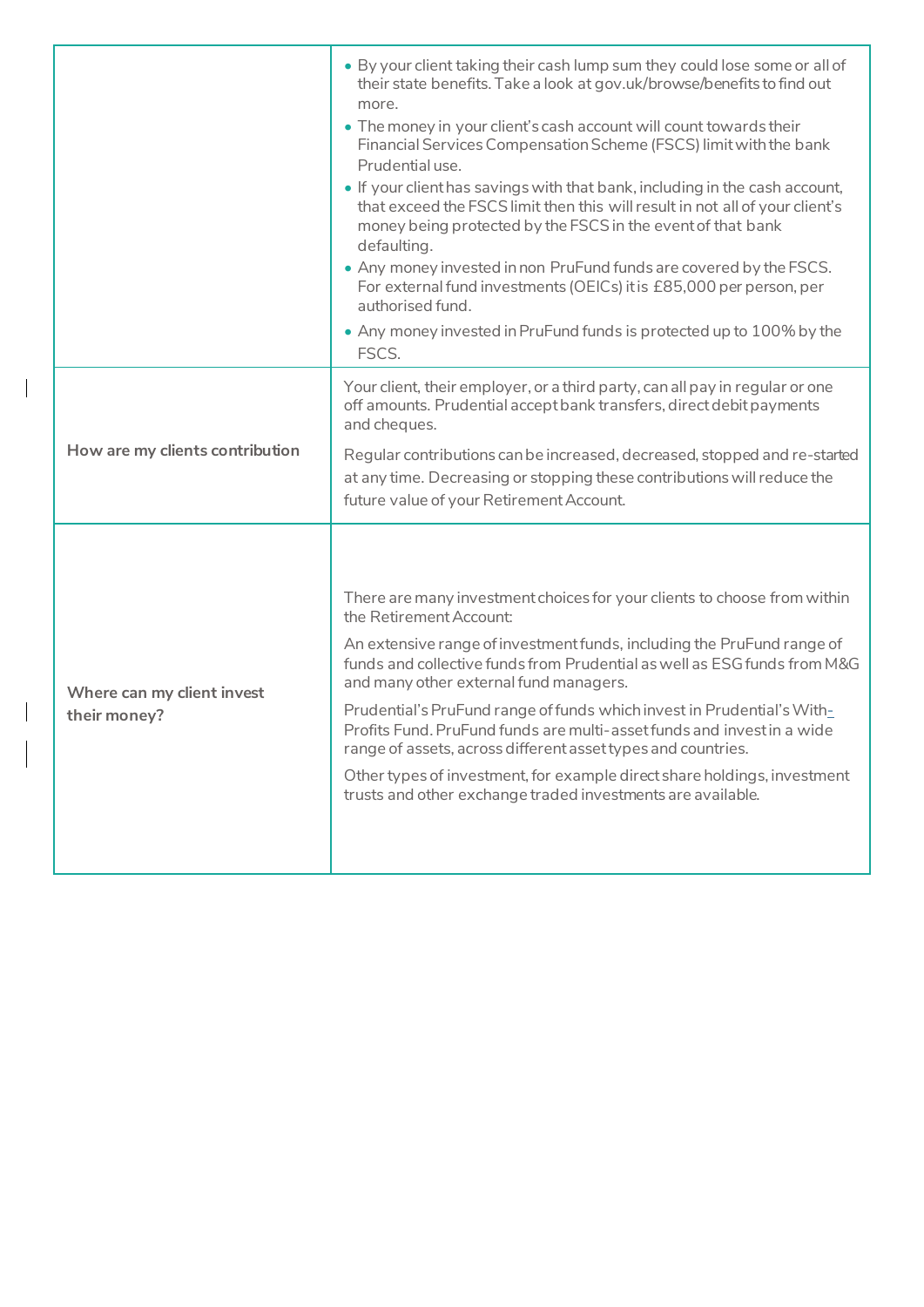| The PruFund range of funds aim to grow your client's money over the<br>medium to long term (5 to 10 years or more), while protecting them from<br>some of the extreme short-term ups and downs of direct stock market<br>investments by using an established smoothing process. This means that<br>while your clients won't benefit from the full upside of any potential stock<br>market rises they won't suffer from the full effects of any downfalls either. |
|------------------------------------------------------------------------------------------------------------------------------------------------------------------------------------------------------------------------------------------------------------------------------------------------------------------------------------------------------------------------------------------------------------------------------------------------------------------|
| The PruFund range of funds all invest in Prudential's With-Profits Fund,<br>which is one of the largest with-profits funds in the UK. However, there<br>are differences across the range of PruFund funds in their objectives and<br>mix of assets, and how PruFund delivers returns to your clients when<br>compared to other With-Profits business, which means the returns<br>received by your clients will vary by fund choice.                              |
| Please refer to "Your With-Profits Plan - a guide to how we<br>manage the fund (PruFund range of funds)" reference WPGB0031<br>for more information.                                                                                                                                                                                                                                                                                                             |
| For more information take a look at the PruFund range of<br>funds client guide:<br>https://www.pruadviser.co.uk/pdf/PRUF1098001.pdf                                                                                                                                                                                                                                                                                                                              |
| Prudential's Risk Managed PruFund funds, each designed to<br>suit different attitudes to risk and reward. They all benefit<br>from the established smoothing process and are suitable for<br>clients looking to invest for 5 to 10 years or more.                                                                                                                                                                                                                |
| The funds have an objective to stay within volatility ceiling<br>limits, which allows the funds risk profile to be managed over<br>time an help to align it closer to your client's risk assessments.                                                                                                                                                                                                                                                            |
| For more information please see the Risk Managed PruFund<br>range of funds client guide:                                                                                                                                                                                                                                                                                                                                                                         |
| https://www.pruadviser.co.uk/pdf/RMSF10805.pdf                                                                                                                                                                                                                                                                                                                                                                                                                   |
| Prudential's PruFund Planet range of funds, a range of five funds each<br>with their own risk profile, that seek to deliver positive environmental and<br>societal outcomes.                                                                                                                                                                                                                                                                                     |
| May be suitable for individuals who want to know their savings are<br>creating positive outcomes for the environment & society, but also want a<br>smoothed investment experience. So when your clients invest in the<br>PruFund Planet range of funds, some of their money is also invested in<br>companies, governments or other entities that set out to achieve specific<br>and measurable differences to environmental or societal issues.                  |
| For more information take a look at the PruFund Planet client guide:<br>https://www.pruadviser.co.uk/pdf/GENM100071204.pdf                                                                                                                                                                                                                                                                                                                                       |

| What Guarantees are available for<br>my client, once they're no longer<br>suspended? | <b>Optional Guarantees Suspension</b><br>Due to current market conditions new guarantees on PruFunds are<br>currently suspended for new and existing customers.                                                                                                                                                              |
|--------------------------------------------------------------------------------------|------------------------------------------------------------------------------------------------------------------------------------------------------------------------------------------------------------------------------------------------------------------------------------------------------------------------------|
|                                                                                      | <b>Capital Guarantee</b><br>Selected funds from the PruFund range of funds come with the option of<br>purchasing a capital guarantee. This guarantee ensures that no matter<br>how markets have performed, a guaranteed minimum fund value is<br>available at a specific date in the future: this is the guarantee date. The |
|                                                                                      | available guarantee dates depend on the minimum and maximum terms                                                                                                                                                                                                                                                            |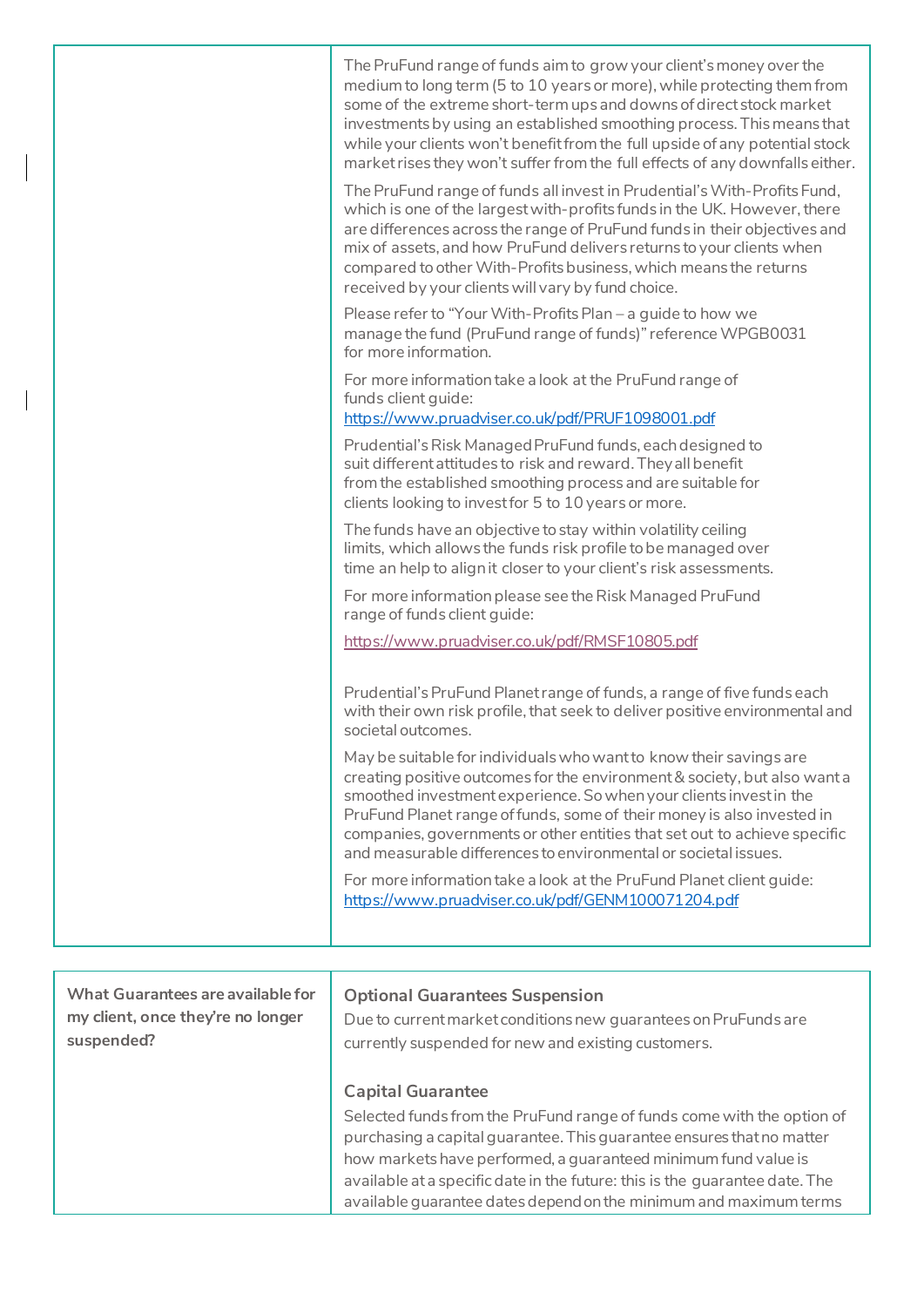|                                                                 | available at the time account holders take out the guarantee. Additional<br>charges will be applied.                                                                                                                                                                                                                                                                                                                                                                     |
|-----------------------------------------------------------------|--------------------------------------------------------------------------------------------------------------------------------------------------------------------------------------------------------------------------------------------------------------------------------------------------------------------------------------------------------------------------------------------------------------------------------------------------------------------------|
|                                                                 | <b>Minimum Income Guarantee</b><br>Minimum Income Guarantees are available for investments held in<br>selected funds from the PruFund range of funds in the Pension Income<br>Account. At any time from 55, your clients can guarantee a minimum<br>income from these investments. This gives them a way of ensuring a<br>dependable income for life, although it could still deplete their original<br>investment, but without the commitment of taking out an annuity. |
|                                                                 | • The guarantee can be switched off if their needs change.                                                                                                                                                                                                                                                                                                                                                                                                               |
|                                                                 | • A new guarantee can be applied at a future date subject to some<br>restrictions.                                                                                                                                                                                                                                                                                                                                                                                       |
|                                                                 | • Additional charges will be applied.                                                                                                                                                                                                                                                                                                                                                                                                                                    |
|                                                                 | Full details are shown in guarantees available on PruFund investments                                                                                                                                                                                                                                                                                                                                                                                                    |
| How can my client access their<br>pension benefits              | There are three ways your client can use their Retirement Account to take<br>benefits. They can use some or all of their savings to:                                                                                                                                                                                                                                                                                                                                     |
|                                                                 | • Take cash lump sums (known as Uncrystallised Funds Pension Lump<br>Sums of UFPLS) on a regular or one-off basis from their Pension<br>Savings Account.                                                                                                                                                                                                                                                                                                                 |
|                                                                 | • Take drawdown payments, where their money stays invested and they<br>take as much or as little income as they need from their Pension<br>Income Account. If they're in capped drawdown, there's a maximum<br>amount they can take that is set by the government.                                                                                                                                                                                                       |
|                                                                 | • Purchase an annuity with some or all of the value of their Retirement<br>Account.                                                                                                                                                                                                                                                                                                                                                                                      |
|                                                                 | Your clients can also take a combination of the above. Each time they take<br>a cash lump sum, move money into drawdown, or buy an annuity from an<br>insurance company, they can usually take out 25% of the money tax-free.                                                                                                                                                                                                                                            |
|                                                                 | The above is based on Prudential's understanding, as at September 2021<br>current taxation, legislation and HMRC practice, all of which are liable to<br>change without notice. The impact of taxation and any tax reliefs depends<br>on individual circumstances.                                                                                                                                                                                                       |
| What charges and costs are<br>applicable to my clients account? | There are different types or levels of charges and costs that may be<br>deducted from your client's Prudential Retirement Account.                                                                                                                                                                                                                                                                                                                                       |
|                                                                 | Your client's personal illustrations shows what charges and costs they will<br>pay. These are described below and may vary in the future and be higher<br>than they are now.                                                                                                                                                                                                                                                                                             |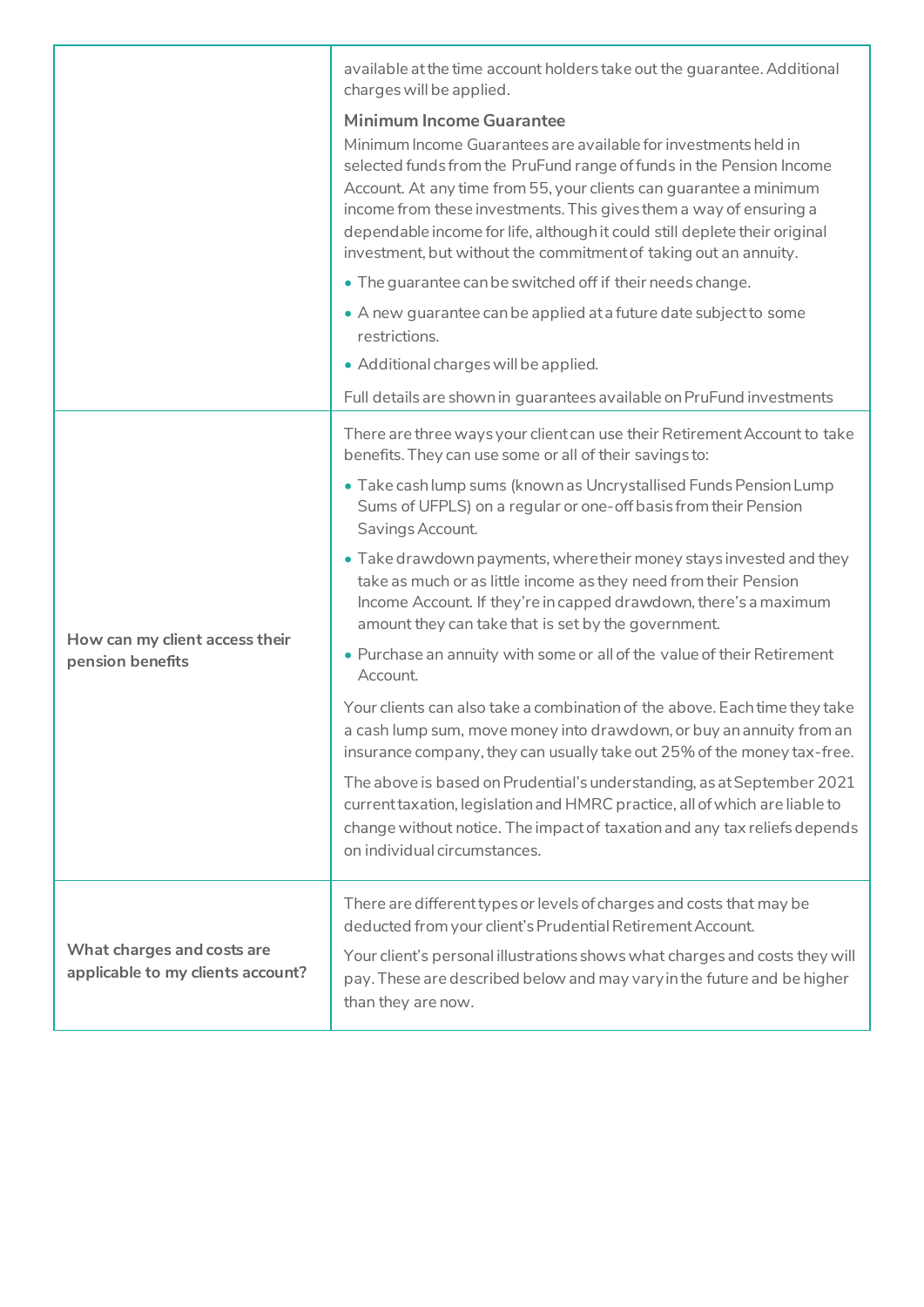|                              | Monthly charges are taken on their 'charge date', usually the same date<br>in the month that their Retirement Account was opened.<br>This is an annual charge calculated as a percentage of your client's total<br>Retirement Account value and Prudential deduct 1/12th of the yearly<br>charge each month on the charge date*. Prudential apply a discount to<br>their product charge which varies according to the value of their<br>Retirement Account. The yearly Product Charge before any discounts is<br>0.45% and the impact of the discounts are shown in the table below.                                                                                                                                                                                                                                                    |                             |
|------------------------------|-----------------------------------------------------------------------------------------------------------------------------------------------------------------------------------------------------------------------------------------------------------------------------------------------------------------------------------------------------------------------------------------------------------------------------------------------------------------------------------------------------------------------------------------------------------------------------------------------------------------------------------------------------------------------------------------------------------------------------------------------------------------------------------------------------------------------------------------|-----------------------------|
|                              | <b>Retirement Account value</b>                                                                                                                                                                                                                                                                                                                                                                                                                                                                                                                                                                                                                                                                                                                                                                                                         | <b>Product charge after</b> |
| <b>Product charge</b>        | £0-£99,999                                                                                                                                                                                                                                                                                                                                                                                                                                                                                                                                                                                                                                                                                                                                                                                                                              | 0.45%                       |
|                              | £100,000-£249,999                                                                                                                                                                                                                                                                                                                                                                                                                                                                                                                                                                                                                                                                                                                                                                                                                       | 0.40%                       |
|                              | £250,000-£499,999                                                                                                                                                                                                                                                                                                                                                                                                                                                                                                                                                                                                                                                                                                                                                                                                                       | 0.35%                       |
|                              | £500,000-£749,999                                                                                                                                                                                                                                                                                                                                                                                                                                                                                                                                                                                                                                                                                                                                                                                                                       | 0.30%                       |
|                              | £750,000-£999,999                                                                                                                                                                                                                                                                                                                                                                                                                                                                                                                                                                                                                                                                                                                                                                                                                       | 0.275%                      |
|                              | £1,000,000+                                                                                                                                                                                                                                                                                                                                                                                                                                                                                                                                                                                                                                                                                                                                                                                                                             | 0.25%                       |
|                              |                                                                                                                                                                                                                                                                                                                                                                                                                                                                                                                                                                                                                                                                                                                                                                                                                                         |                             |
| Investment charges and costs | The charge is taken as follows:<br>• For the part of your clients Retirement Account held in PruFunds,<br>Prudential deduct units to the value of the charge.<br>• For holdings in the cash account, external funds and those managed by<br>Stock trade, the charge will be deducted first from the cash account,<br>and if there isn't enough money there, by cashing in units and assets<br>proportionately across external funds. If there are insufficient external<br>funds, Prudential will use Stock trade holdings, using any cash held first.<br>• *Your client's Retirement Account may have more than one Pension<br>Savings and/or Pension Income Account. The product charge is applied<br>to each of these as described above, but all will receive a discount based<br>on the aggregate value of the Retirement Account. |                             |
| <b>Further costs</b>         | • There is a charge for looking after your investment.<br>• This may vary between funds and may change throughout the lifetime of<br>your Prudential Retirement Account.<br>• Where you have invested in PruFund, this charge can also be referred to<br>as an Annual Management Charge.                                                                                                                                                                                                                                                                                                                                                                                                                                                                                                                                                |                             |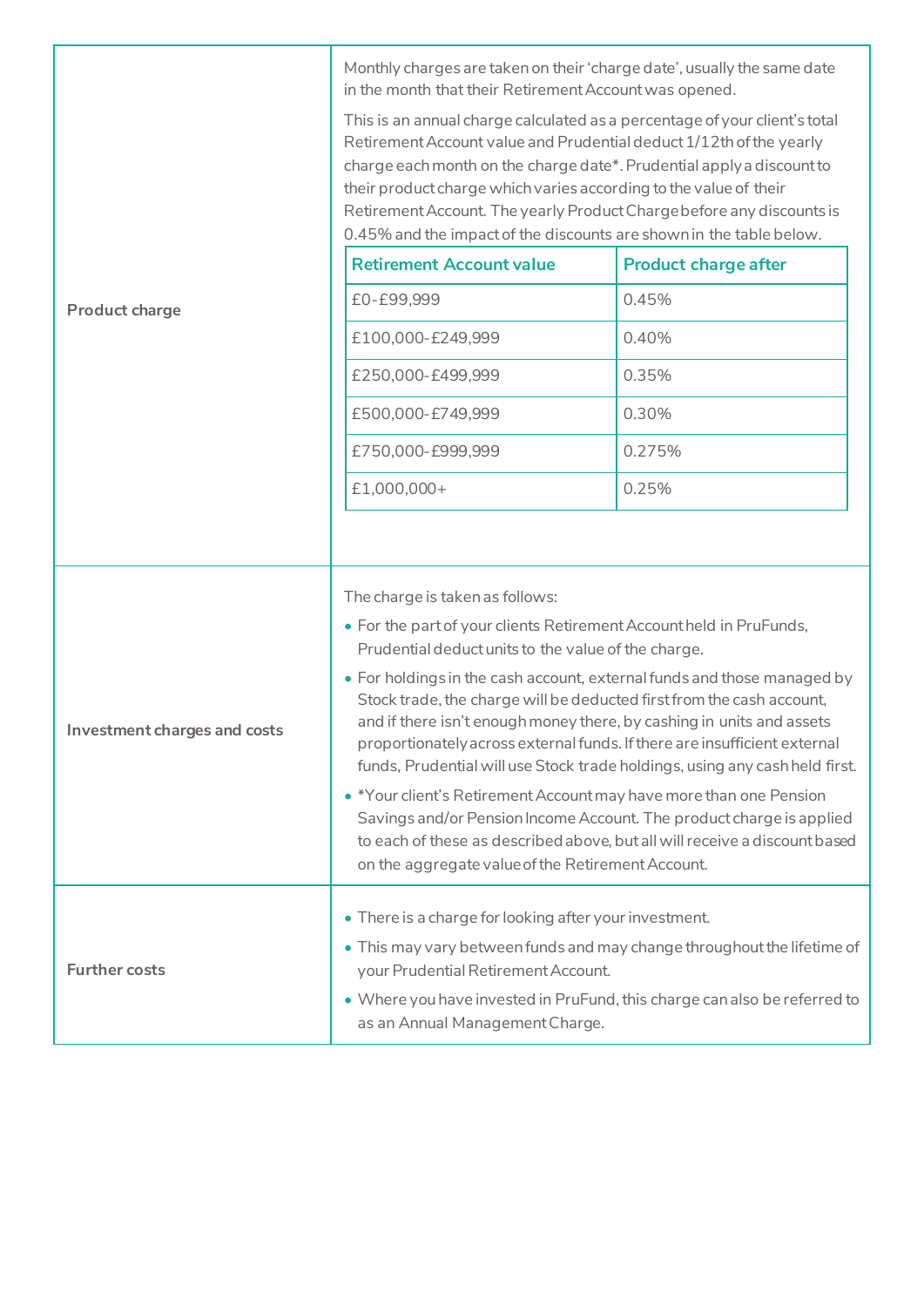|                                                                                     | • There are other costs that aren't covered by the yearly charge.                                                                                                                                                                                                                                                                                               |
|-------------------------------------------------------------------------------------|-----------------------------------------------------------------------------------------------------------------------------------------------------------------------------------------------------------------------------------------------------------------------------------------------------------------------------------------------------------------|
|                                                                                     | • These can include, for example, maintenance costs for property<br>investments and costs associated with investing in infrastructure, such<br>as utilities, transport and renewable energy.                                                                                                                                                                    |
|                                                                                     | • These costs can vary over time.                                                                                                                                                                                                                                                                                                                               |
| <b>Additional information</b><br><b>PruFund Guarantee charge</b><br>(if applicable) | For further information on charges and costs, please refer to the relevant<br>fund guide.                                                                                                                                                                                                                                                                       |
|                                                                                     | Where you have invested with Stock trade there may be some charges<br>not displayed in this illustration. Please contact Stock trade or your<br>Financial Adviser for more information.                                                                                                                                                                         |
|                                                                                     | There are no investment charges and costs applied to your Cash Account.                                                                                                                                                                                                                                                                                         |
|                                                                                     | This is a percentage rate agreed at the start of your client's guarantee,<br>which is applied to the value of the guarantee units held, and is taken by<br>monthly deduction from those guarantee units.<br>New guarantees on PruFund are currently suspended as, under current<br>market conditions, the cost of guarantees on PruFund means they would        |
|                                                                                     | not offer value for money.                                                                                                                                                                                                                                                                                                                                      |
| <b>Stocktrade charges</b><br>(if applicable)                                        | Dealing on recognised stock exchange trades is by separate agreement<br>with Stocktrade who will charge on a per trade and custody basis. Any<br>such charges for this are not included in the investment charges and<br>yearly costs as mentioned above. You can find more information on the<br>Stocktrade charges online at www.pru.co.uk/retirement-account |
| <b>Adviser charges</b>                                                              | <adviser appropriate="" being<br="" client="" confirm="" copy="" how="" insert="" is="" much="" to="">charged&gt;</adviser>                                                                                                                                                                                                                                     |